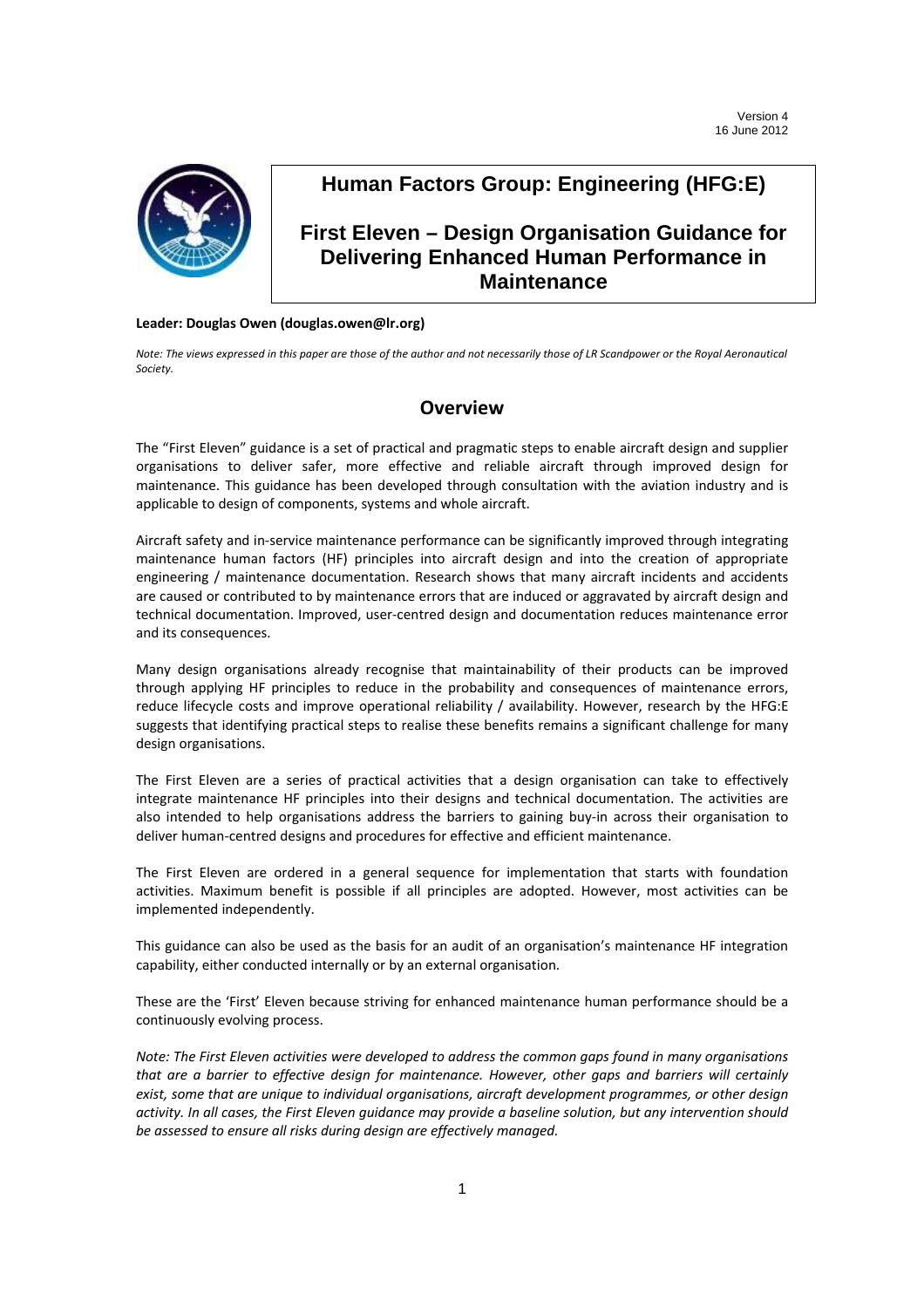| No.            | <b>Title</b>               | <b>Guidance</b>                                                                                                                                                                                                           |
|----------------|----------------------------|---------------------------------------------------------------------------------------------------------------------------------------------------------------------------------------------------------------------------|
| 1              | Design Process Stakeholder | Identify appropriate engagement activities to develop buy-in from key stakeholders across the organisation                                                                                                                |
|                | Engagement                 | for maintenance HF integration, including senior management / CEO                                                                                                                                                         |
| $\overline{2}$ | Design For Maintainability | Generate a Design for Maintainability policy that defines how maintenance HF will be integrated into the                                                                                                                  |
|                | Policy Development         | design stream for products and supporting documentation (i.e. content, structure, formatting & delivery                                                                                                                   |
|                |                            | method). The Design for Maintainability policy should be based on a best practice model that identifies all                                                                                                               |
|                |                            | aspects to be covered by the document, e.g.:                                                                                                                                                                              |
|                |                            | - Applicable standards                                                                                                                                                                                                    |
|                |                            | - Applicable regulations                                                                                                                                                                                                  |
|                |                            | - Process owners, stakeholders (including customers)                                                                                                                                                                      |
|                |                            | - Compliance with policy by suppliers                                                                                                                                                                                     |
|                |                            | - Processes and tools                                                                                                                                                                                                     |
|                |                            | Processes may also include steps to identify effective solutions through a user-centred design process (e.g.<br>flowchart defining user-centred design guidance and expert HF input as required) and design and technical |
|                |                            | documentation validation procedures. Consideration may also be given to in-service feedback processes for                                                                                                                 |
|                |                            | maintenance HF-related issues - these should involve design and technical documentation personnel to                                                                                                                      |
|                |                            | ensure rapid identification and generation of appropriate modifications.                                                                                                                                                  |
| 3              | Design Standards &         | Develop / select and adopt design standards for use by designers and maintainability engineers during                                                                                                                     |
|                | <b>Guidance Material</b>   | design and design assessment processes to drive effective consideration of maintenance HF. The material                                                                                                                   |
|                | Adoption / Development     | must be usable by designers during day-to-day design activities. The implementation of standards must be                                                                                                                  |
|                |                            | supported by appropriate training at practitioner and management level.                                                                                                                                                   |
|                |                            | The guidance should include:                                                                                                                                                                                              |
|                |                            | - Prompts to identify design features that are a threat to reliable maintenance performance and personnel                                                                                                                 |
|                |                            | safety during maintenance within the reasonably foreseeable maintenance environment                                                                                                                                       |
|                |                            | - Design solutions compliant with human factors and ergonomic principles appropriate for the aviation                                                                                                                     |
|                |                            | context                                                                                                                                                                                                                   |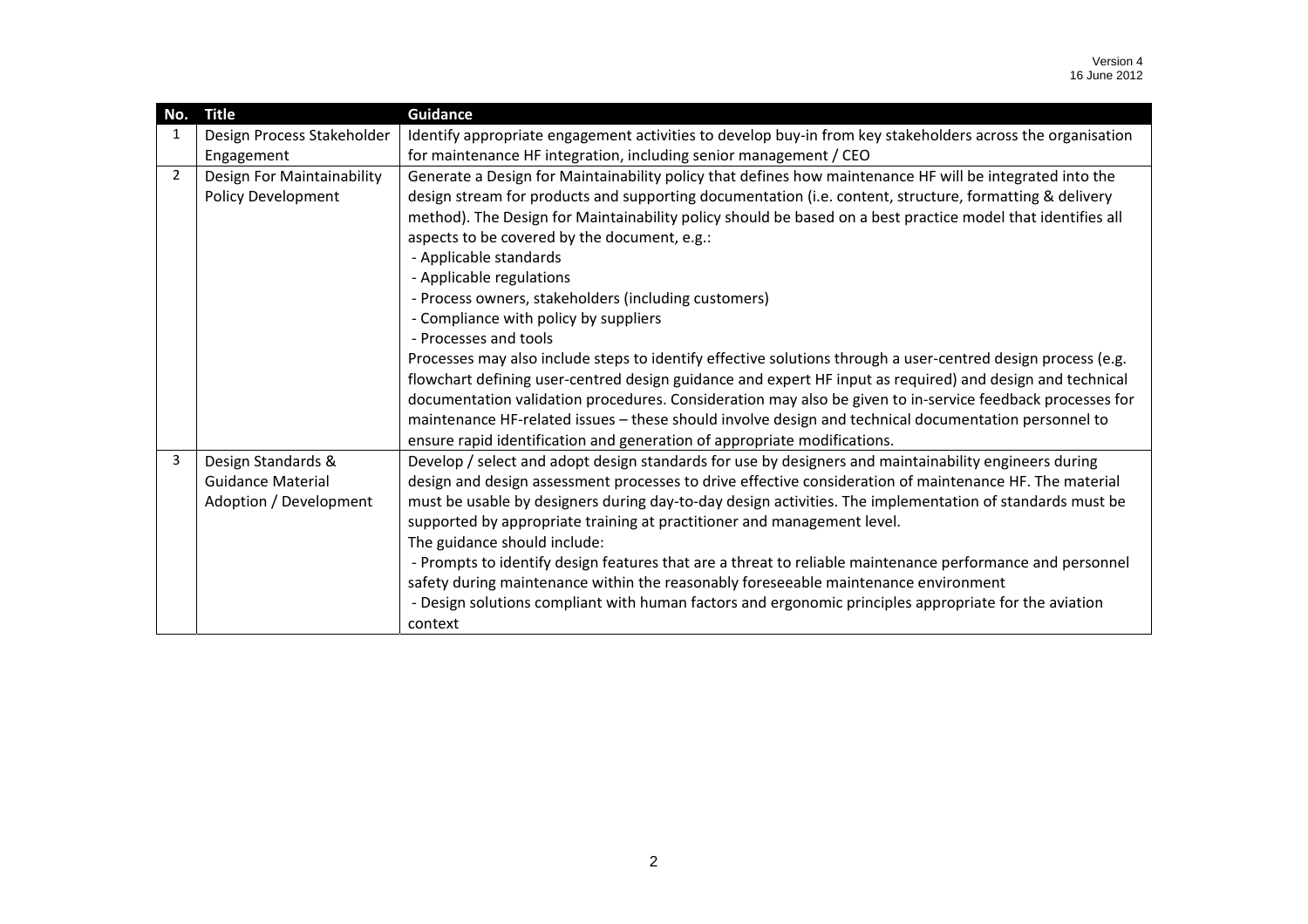| No. | <b>Title</b>          | <b>Guidance</b>                                                                                               |
|-----|-----------------------|---------------------------------------------------------------------------------------------------------------|
| 4   | Piggy-Back Process    | Identify common existing design processes (including those currently required by regulation), upon which      |
|     | Identification        | maintenance HF processes can be piggy-backed or integrated into throughout the design process, including:     |
|     |                       | - Concept                                                                                                     |
|     |                       | - Design development                                                                                          |
|     |                       | - Design review                                                                                               |
|     |                       | - Maintainability assessment                                                                                  |
|     |                       | - Assurance / verification & validation                                                                       |
|     |                       | - Procurement                                                                                                 |
|     |                       | - Certification (e.g. common mode analysis, particular risk analysis)                                         |
| 5   | Maintenance HF Design | Develop introductory training suitable to different levels and roles within the organisation that are owners  |
|     | Training              | or stakeholders of maintenance HF integration and technical documentation. Training should be delivered to    |
|     |                       | stakeholders throughout the design supply chain (and be linked to the Design for Maintainability Policy - see |
|     |                       | Item 2).                                                                                                      |
|     |                       | Minimum requirements are:                                                                                     |
|     |                       | - "Introduction to Maintenance HF" course for designers, including: Use of user-centred design principles,    |
|     |                       | processes and standards; identification of maintenance error-inducing design and determining effective and    |
|     |                       | appropriate mitigations; and means to access additional HF expert support where required                      |
|     |                       | - "Introduction to Maintenance HF" course for technical documentation authors and managers, including:        |
|     |                       | use of user-centred documentation design principles, processes and standards; identification of               |
|     |                       | maintenance error-inducing procedures and determining effective and appropriate mitigations; and means        |
|     |                       | to access additional HF expert support where required                                                         |
|     |                       | - "Introduction to Maintenance HF Management" course for engineering management, including: Role              |
|     |                       | and responsibilities for ensuring team capability to manage maintenance error risk through design;            |
|     |                       | facilitation of effective maintenance error identification during designs; and understanding of the impact of |
|     |                       | design trade-offs on the reliability of maintenance performance                                               |
| 6   | Maintenance HF Hazard | Develop a shortlist of critical systems and frequent / high-hazard maintenance error types. Use these to      |
|     | Prioritisation        | prioritise maintenance HF activities based on in-service accident and incident data from internal occurrence  |
|     |                       | databases and industry sources                                                                                |